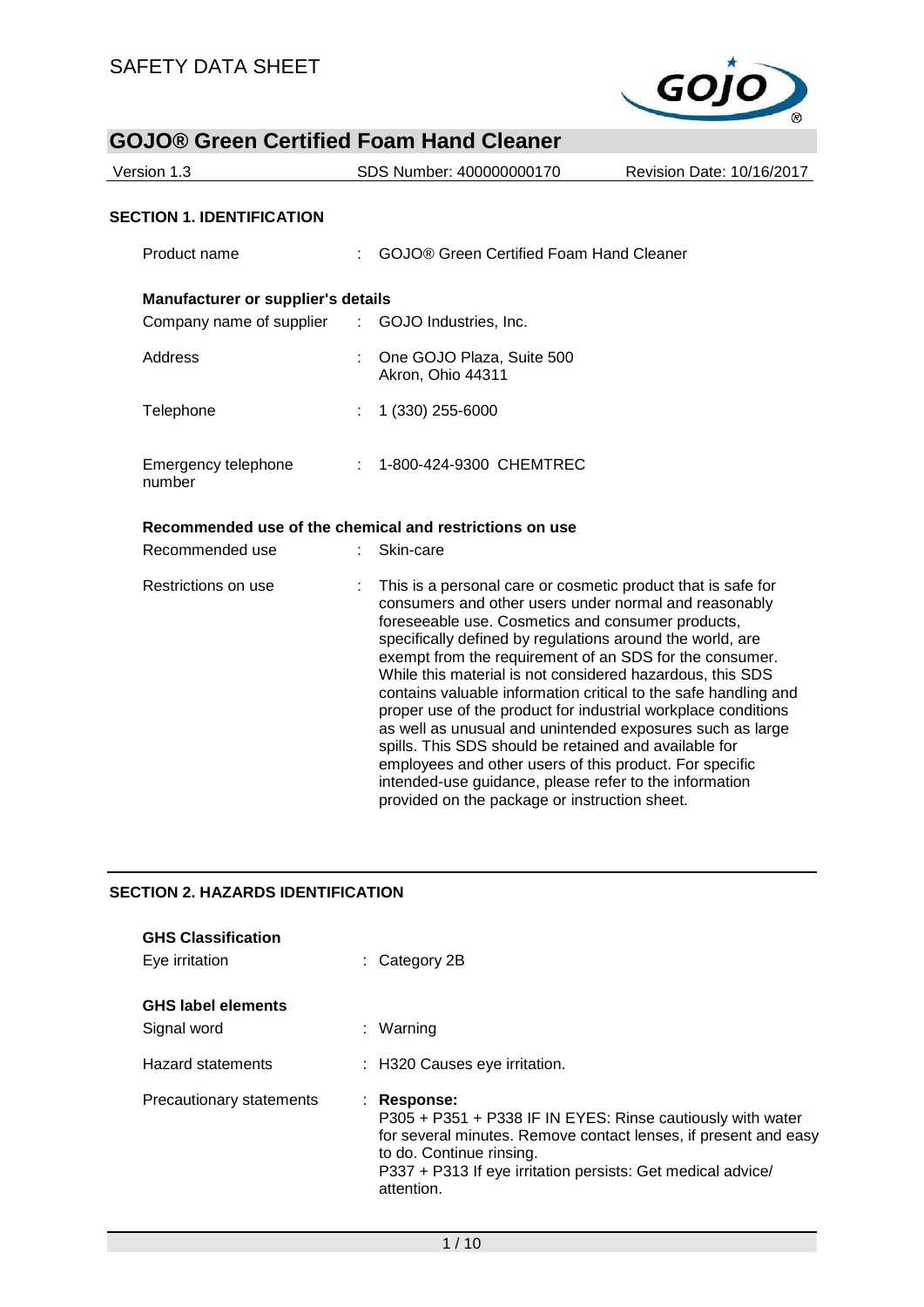

Version 1.3 SDS Number: 400000000170 Revision Date: 10/16/2017

## **Other hazards**

None known.

## **SECTION 3. COMPOSITION/INFORMATION ON INGREDIENTS**

#### **Hazardous components**

| Chemical name          | <sup>I</sup> CAS-No. | (% )<br><b>Concentration</b> |
|------------------------|----------------------|------------------------------|
| Sodium Laureth Sulfate | 68585-34-2           | >=                           |

#### **SECTION 4. FIRST AID MEASURES**

| General advice                                                    | : In the case of accident or if you feel unwell, seek medical<br>advice immediately.<br>When symptoms persist or in all cases of doubt seek medical<br>advice. |
|-------------------------------------------------------------------|----------------------------------------------------------------------------------------------------------------------------------------------------------------|
| If inhaled                                                        | : If inhaled, remove to fresh air.<br>If symptoms persist, call a physician.                                                                                   |
| In case of skin contact                                           | : Wash with water and soap as a precaution.<br>Get medical attention if irritation develops and persists.                                                      |
| In case of eye contact                                            | : Immediately flush eye(s) with plenty of water.<br>If easy to do, remove contact lens, if worn.<br>Seek medical advice.                                       |
| If swallowed                                                      | : If swallowed, DO NOT induce vomiting.<br>Rinse mouth with water.<br>Obtain medical attention.                                                                |
| Most important symptoms<br>and effects, both acute and<br>delayed | : Causes eye irritation.                                                                                                                                       |
| Protection of first-aiders                                        | : First Aid responders should pay attention to self-protection<br>and use the recommended protective clothing                                                  |

#### **SECTION 5. FIREFIGHTING MEASURES**

| Suitable extinguishing media      | : Use water spray, alcohol-resistant foam, dry chemical or<br>carbon dioxide.                                |
|-----------------------------------|--------------------------------------------------------------------------------------------------------------|
| Unsuitable extinguishing<br>media | : None known.                                                                                                |
| Hazardous combustion<br>products  | : Sulphur oxides<br>Carbon oxides<br>Nitrogen oxides (NOx)<br>Metal oxides                                   |
| Specific extinguishing<br>methods | : Use extinguishing measures that are appropriate to local<br>circumstances and the surrounding environment. |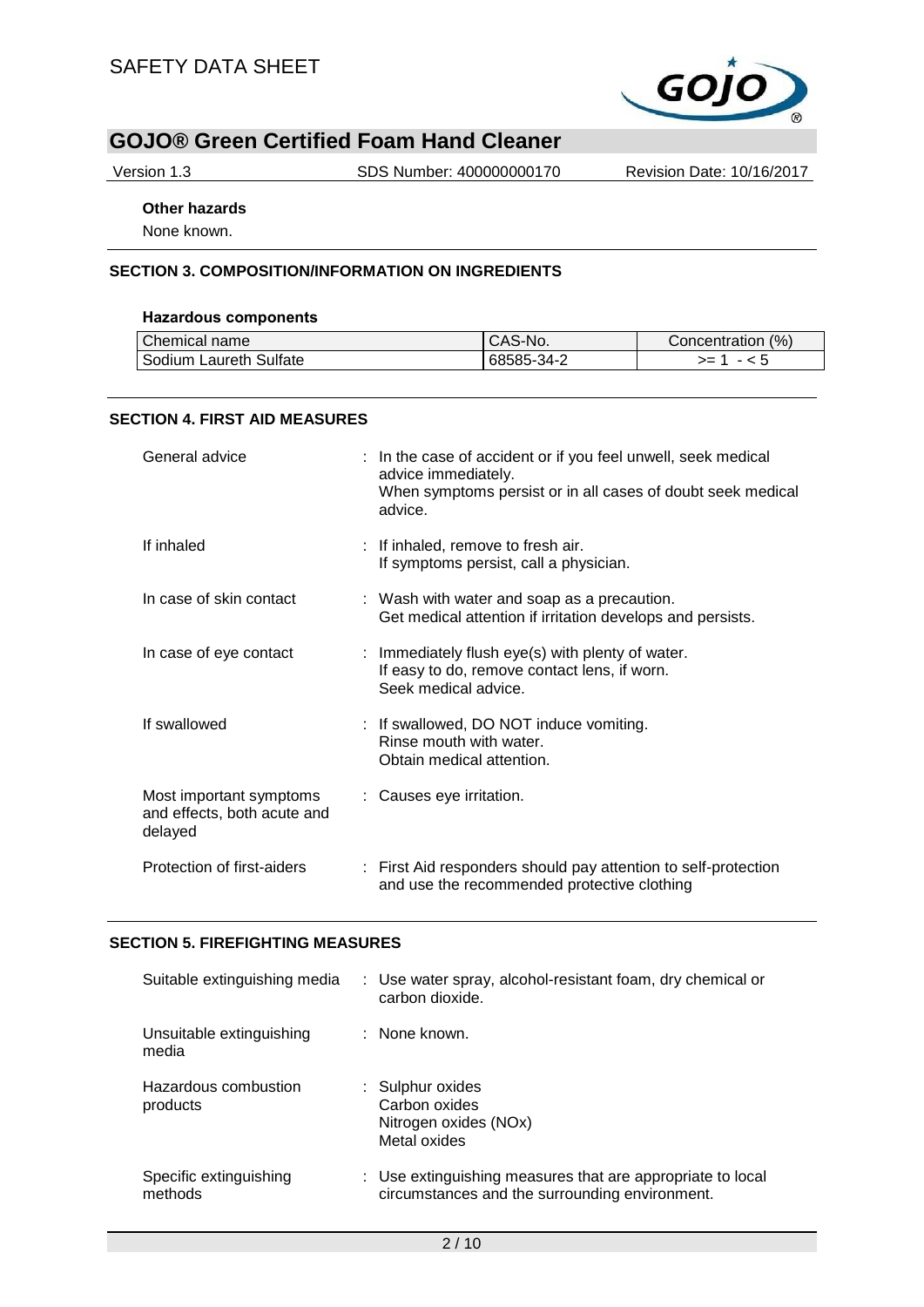

| Version 1.3                                      | SDS Number: 400000000170                                                                                                                                                                                                        | Revision Date: 10/16/2017 |
|--------------------------------------------------|---------------------------------------------------------------------------------------------------------------------------------------------------------------------------------------------------------------------------------|---------------------------|
|                                                  | Use water spray to cool unopened containers.                                                                                                                                                                                    |                           |
| Further information                              | : Collect contaminated fire extinguishing water separately. This<br>must not be discharged into drains.<br>Fire residues and contaminated fire extinguishing water must<br>be disposed of in accordance with local regulations. |                           |
| Special protective equipment<br>for firefighters | : In the event of fire, wear self-contained breathing apparatus.<br>Use personal protective equipment.                                                                                                                          |                           |
| SECTION 6. ACCIDENTAL RELEASE MEASURES           |                                                                                                                                                                                                                                 |                           |

### **SECTION 6. ACCIDENTAL RELEASE MEASURES**

| Personal precautions,<br>protective equipment and<br>emergency procedures | : Use personal protective equipment.<br>Ensure adequate ventilation.<br>Evacuate personnel to safe areas.<br>Material can create slippery conditions.                                                                                                                                                                                                                                             |
|---------------------------------------------------------------------------|---------------------------------------------------------------------------------------------------------------------------------------------------------------------------------------------------------------------------------------------------------------------------------------------------------------------------------------------------------------------------------------------------|
| Environmental precautions                                                 | : Discharge into the environment must be avoided.<br>Prevent further leakage or spillage if safe to do so.<br>Prevent spreading over a wide area (e.g. by containment or oil<br>barriers).<br>Retain and dispose of contaminated wash water.<br>Local authorities should be advised if significant spillages<br>cannot be contained.                                                              |
| Methods and materials for<br>containment and cleaning up                  | : Contain spillage, and then collect with non-combustible<br>absorbent material, (e.g. sand, earth, diatomaceous earth,<br>vermiculite) and place in container for disposal according to<br>local / national regulations (see section 13).<br>Keep in suitable, closed containers for disposal.<br>Clean contaminated floors and objects thoroughly while<br>observing environmental regulations. |

## **SECTION 7. HANDLING AND STORAGE**

| Advice on safe handling     | : For personal protection see section 8.<br>Do not swallow.<br>Avoid contact with eyes.<br>Keep container closed when not in use.                                                |
|-----------------------------|----------------------------------------------------------------------------------------------------------------------------------------------------------------------------------|
| Conditions for safe storage | : Keep in properly labelled containers.<br>Keep container tightly closed in a dry and well-ventilated<br>place.<br>Store in accordance with the particular national regulations. |

## **SECTION 8. EXPOSURE CONTROLS/PERSONAL PROTECTION**

**Components with workplace control parameters**

Contains no substances with occupational exposure limit values.

## **Personal protective equipment**

Respiratory protection : No personal respiratory protective equipment normally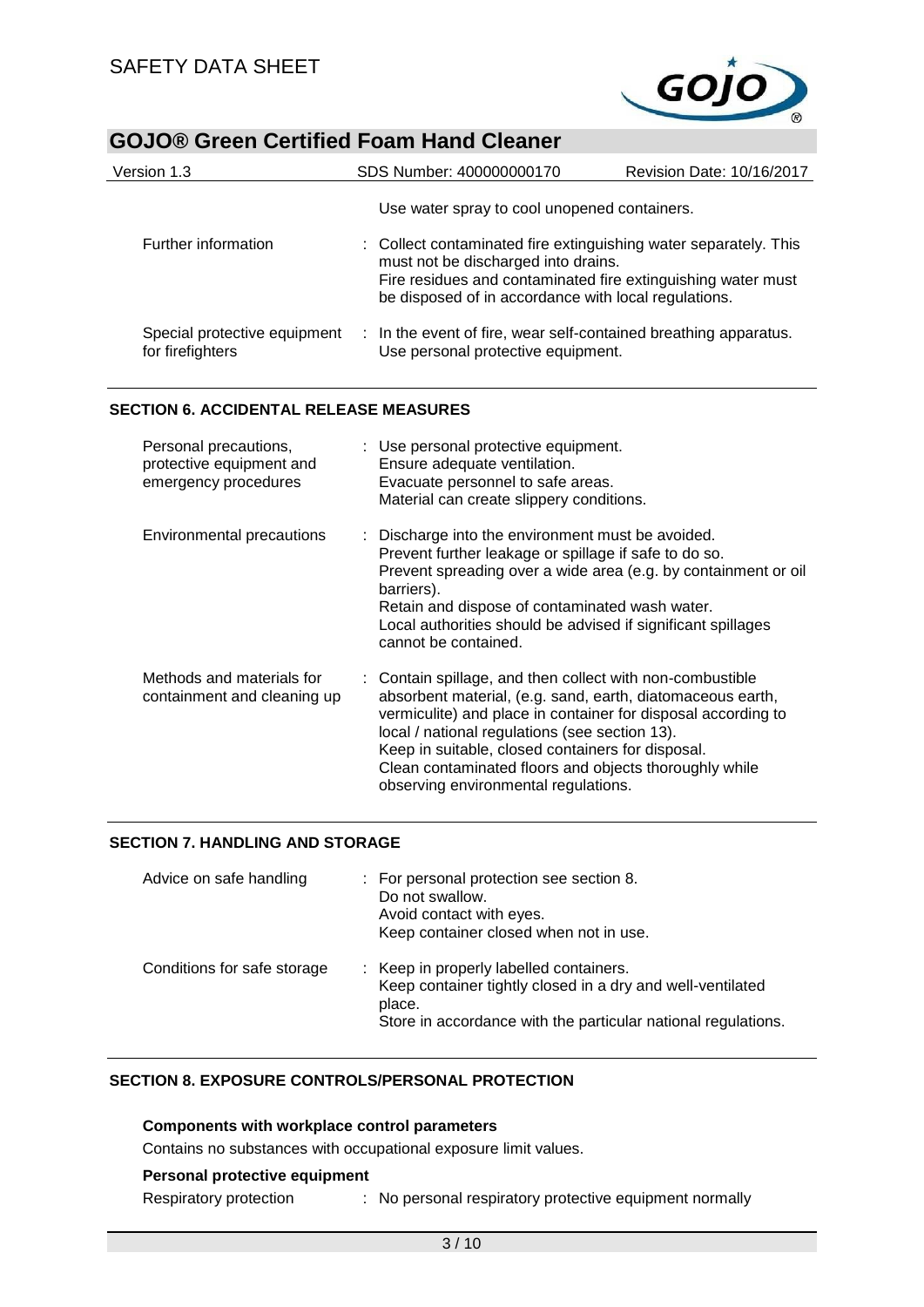

| Version 1.3              | SDS Number: 400000000170                                                                                                                                                                                                                           | Revision Date: 10/16/2017 |
|--------------------------|----------------------------------------------------------------------------------------------------------------------------------------------------------------------------------------------------------------------------------------------------|---------------------------|
|                          | required.                                                                                                                                                                                                                                          |                           |
| Eye protection           | : No special measures necessary provided product is used<br>correctly.<br>Wear face-shield and protective suit for abnormal processing<br>problems.                                                                                                |                           |
| Skin and body protection | No special measures necessary provided product is used<br>correctly.                                                                                                                                                                               |                           |
| Protective measures      | : Choose body protection in relation to its type, to the<br>concentration and amount of dangerous substances, and to<br>the specific work-place.<br>Ensure that eye flushing systems and safety showers are<br>located close to the working place. |                           |
| Hygiene measures         | Handle in accordance with good industrial hygiene and safety<br>practice.<br>Avoid contact with eyes.                                                                                                                                              |                           |

## **SECTION 9. PHYSICAL AND CHEMICAL PROPERTIES**

|                                   | : clear, colourless, light yellow                                                                    |
|-----------------------------------|------------------------------------------------------------------------------------------------------|
|                                   |                                                                                                      |
|                                   | No data available                                                                                    |
|                                   |                                                                                                      |
| 0.80 °C                           |                                                                                                      |
| 98 °C                             |                                                                                                      |
| 100 °C                            |                                                                                                      |
|                                   | No data available                                                                                    |
|                                   |                                                                                                      |
|                                   |                                                                                                      |
|                                   | No data available                                                                                    |
|                                   | No data available                                                                                    |
|                                   | No data available                                                                                    |
|                                   | No data available                                                                                    |
|                                   |                                                                                                      |
| Initial boiling point and boiling | liquid<br>like soap<br>: $5.3 - 6.7$ , $(20 °C)$<br>t.<br>÷<br>ŧ.<br>Not applicable<br>1.008 $g/cm3$ |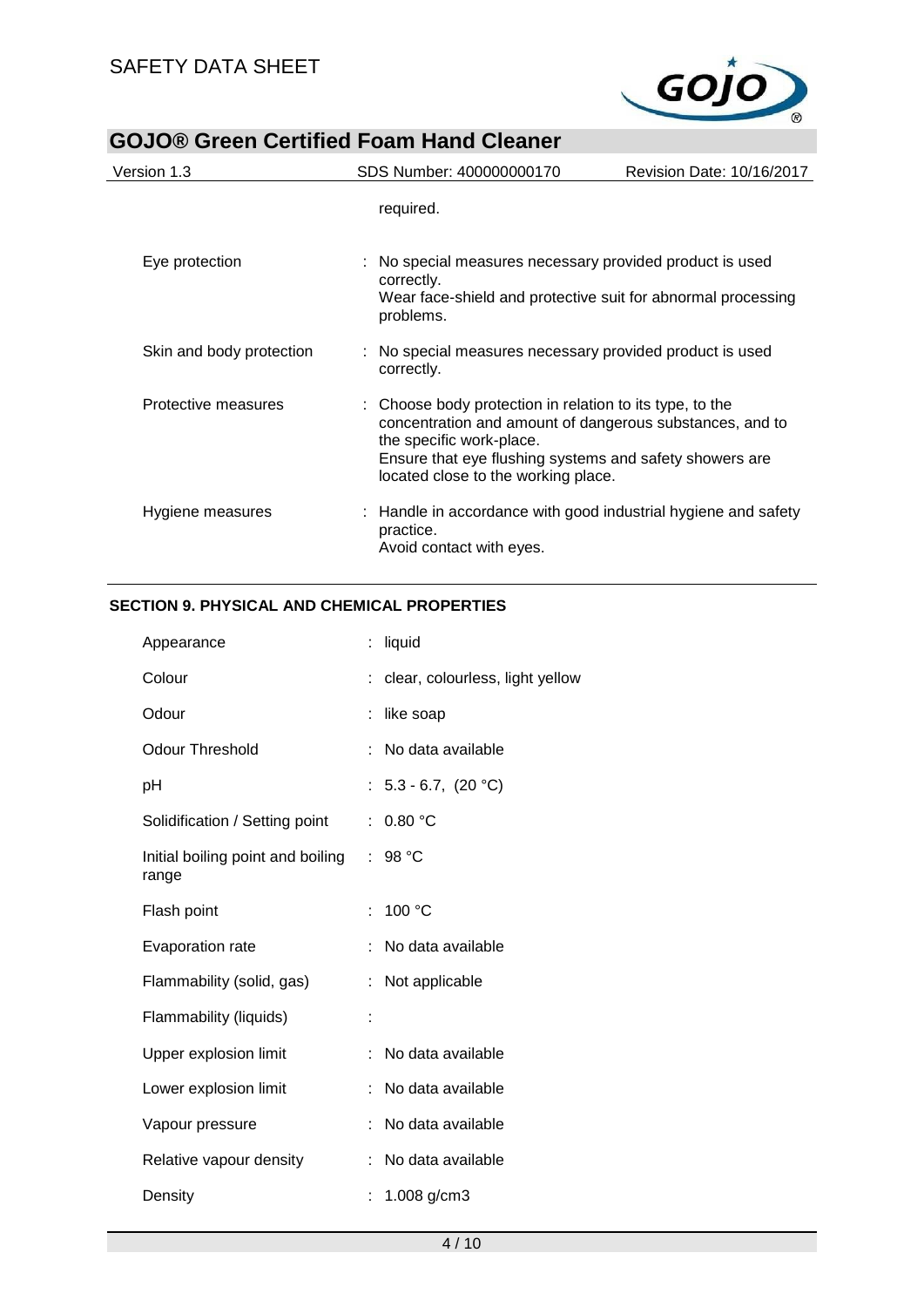

| SDS Number: 400000000170<br>Revision Date: 10/16/2017                                      |
|--------------------------------------------------------------------------------------------|
| : Not applicable                                                                           |
| : not determined<br>$\therefore$ The substance or mixture is not classified self-reactive. |
| : 10 - 20 mm2/s (20 °C)                                                                    |
| : Not explosive<br>: The substance or mixture is not classified as oxidizing.              |
|                                                                                            |

## **SECTION 10. STABILITY AND REACTIVITY**

| Reactivity                            | : Not classified as a reactivity hazard.                      |
|---------------------------------------|---------------------------------------------------------------|
| Chemical stability                    | : Stable under normal conditions.                             |
| Possibility of hazardous<br>reactions | : No dangerous reaction known under conditions of normal use. |
| Incompatible materials                | : Strong oxidizing agents                                     |
| Hazardous decomposition<br>products   | : No hazardous decomposition products are known.              |

## **SECTION 11. TOXICOLOGICAL INFORMATION**

#### **Information on likely routes of exposure**

#### **Acute toxicity**

Not classified based on available information.

#### **Product:**

| Acute oral toxicity | : Acute toxicity estimate : $> 5,000$ mg/kg |
|---------------------|---------------------------------------------|
|                     | Method: Calculation method                  |

#### **Components:**

| <b>Sodium Laureth Sulfate:</b> |                                                                                                     |
|--------------------------------|-----------------------------------------------------------------------------------------------------|
| Acute oral toxicity            | : LD50 (Rat): $> 2,000$ mg/kg<br>Assessment: The substance or mixture has no acute oral<br>toxicity |

#### **Skin corrosion/irritation**

Not classified based on available information.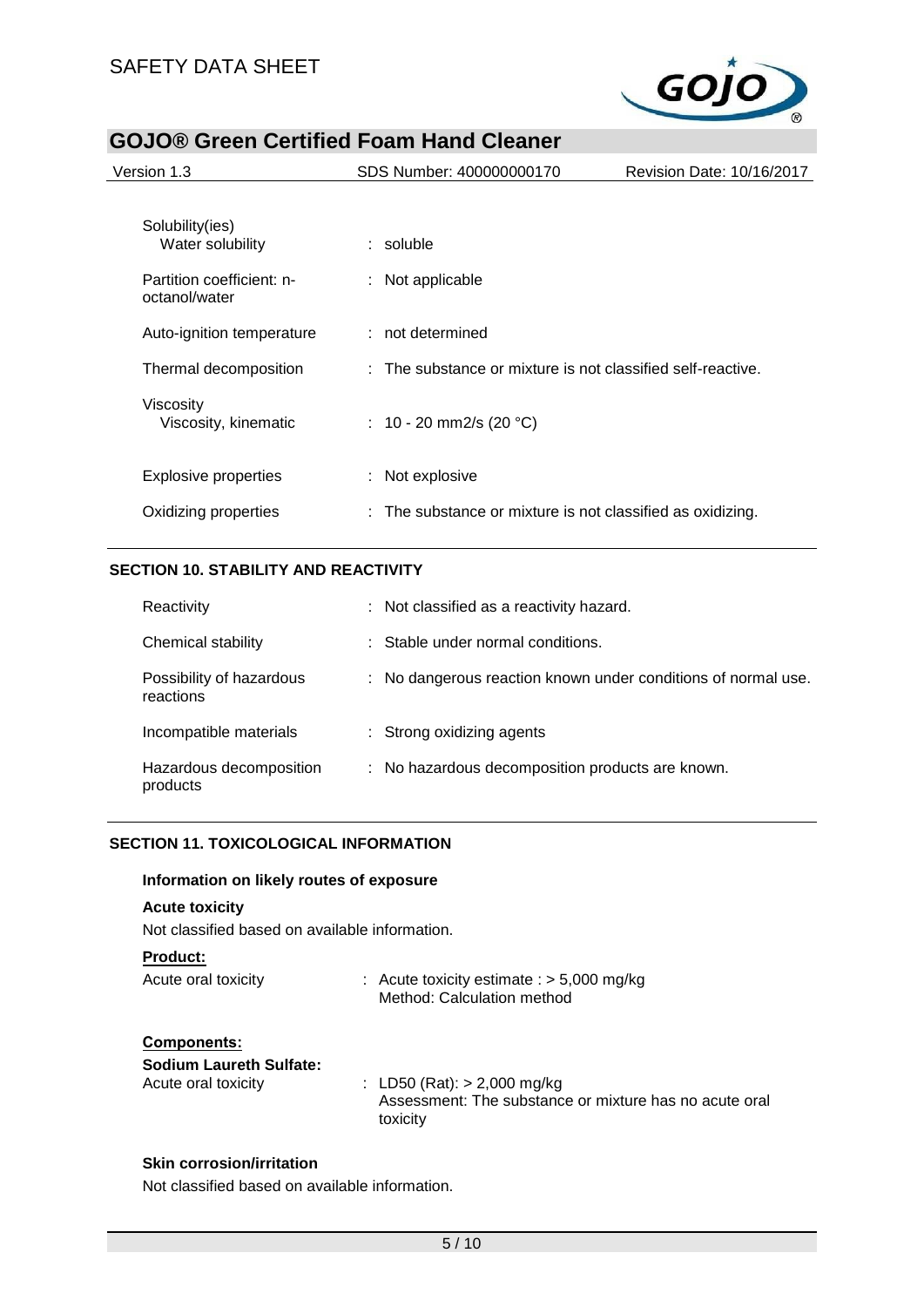

Version 1.3 SDS Number: 400000000170 Revision Date: 10/16/2017

#### **Product:**

Assessment: Not irritating when applied to human skin. Result: No skin irritation

### **Components: Sodium Laureth Sulfate:**

Result: Skin irritation

#### **Serious eye damage/eye irritation**

Causes eye irritation.

#### **Product:**

Result: Mild eye irritation

### **Components:**

**Sodium Laureth Sulfate:** Result: Eye irritation Remarks: Severe eye irritation

#### **Respiratory or skin sensitisation**

Skin sensitisation: Not classified based on available information. Respiratory sensitisation: Not classified based on available information.

#### **Germ cell mutagenicity**

Not classified based on available information.

#### **Carcinogenicity**

Not classified based on available information.

| <b>IARC</b>  | No component of this product present at levels greater than or<br>equal to 0.1% is identified as probable, possible or confirmed<br>human carcinogen by IARC. |
|--------------|---------------------------------------------------------------------------------------------------------------------------------------------------------------|
| <b>ACGIH</b> | No component of this product present at levels greater than or<br>equal to 0.1% is identified as a carcinogen or potential<br>carcinogen by ACGIH.            |
| <b>OSHA</b>  | No component of this product present at levels greater than or<br>equal to 0.1% is identified as a carcinogen or potential<br>carcinogen by OSHA.             |
| <b>NTP</b>   | No component of this product present at levels greater than or<br>equal to 0.1% is identified as a known or anticipated carcinogen<br>by NTP.                 |

#### **Reproductive toxicity**

Not classified based on available information.

#### **STOT - single exposure**

Not classified based on available information.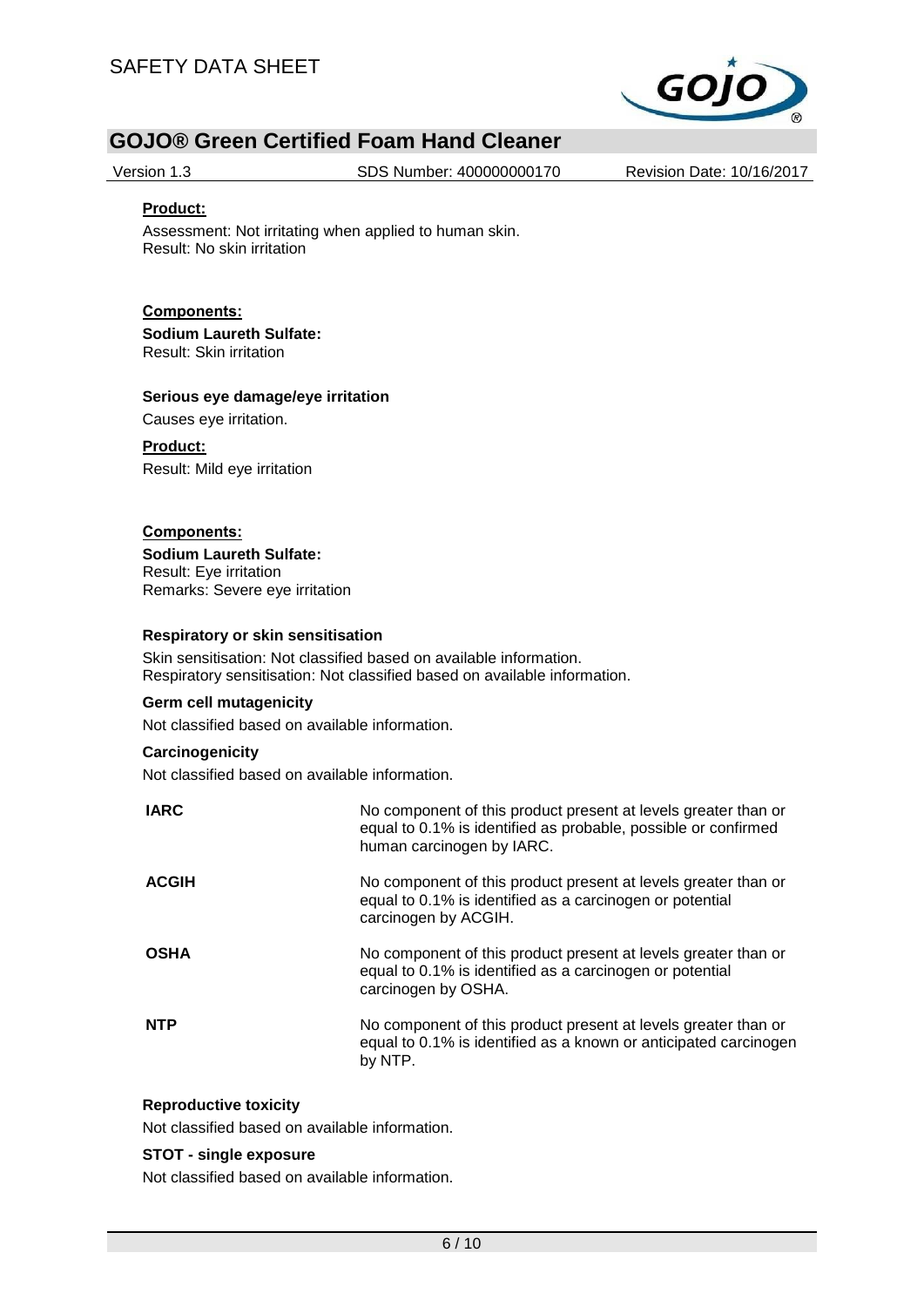

| Version 1.3                                                                                      | SDS Number: 400000000170                                                                                                                                                    | Revision Date: 10/16/2017 |  |
|--------------------------------------------------------------------------------------------------|-----------------------------------------------------------------------------------------------------------------------------------------------------------------------------|---------------------------|--|
| <b>STOT - repeated exposure</b><br>Not classified based on available information.<br>Components: |                                                                                                                                                                             |                           |  |
| <b>Sodium Laureth Sulfate:</b><br>Repeated dose toxicity -<br>Assessment                         | : Causes serious eye irritation.                                                                                                                                            |                           |  |
| <b>Aspiration toxicity</b><br>Not classified based on available information.                     |                                                                                                                                                                             |                           |  |
| <b>SECTION 12. ECOLOGICAL INFORMATION</b>                                                        |                                                                                                                                                                             |                           |  |
| <b>Ecotoxicity</b><br>No data available<br><b>Persistence and degradability</b>                  |                                                                                                                                                                             |                           |  |
| Components:<br><b>Sodium Laureth Sulfate:</b><br>Biodegradability                                | : Result: Readily biodegradable.                                                                                                                                            |                           |  |
| <b>Bioaccumulative potential</b><br>No data available                                            |                                                                                                                                                                             |                           |  |
| <b>Mobility in soil</b><br>No data available                                                     |                                                                                                                                                                             |                           |  |
| Other adverse effects<br>No data available                                                       |                                                                                                                                                                             |                           |  |
| <b>Product:</b>                                                                                  |                                                                                                                                                                             |                           |  |
| Regulation                                                                                       | 40 CFR Protection of Environment; Part 82 Protection of<br>Stratospheric Ozone - CAA Section 602 Class I Substances                                                         |                           |  |
| <b>Remarks</b>                                                                                   | This product neither contains, nor was manufactured with a<br>Class I or Class II ODS as defined by the U.S. Clean Air Act<br>Section 602 (40 CFR 82, Subpt. A, App.A + B). |                           |  |

#### **SECTION 13. DISPOSAL CONSIDERATIONS**

| <b>Disposal methods</b> |                                                                                                                                      |
|-------------------------|--------------------------------------------------------------------------------------------------------------------------------------|
| Waste from residues     | : Dispose of in accordance with local regulations.                                                                                   |
| Contaminated packaging  | : Dispose of as unused product.<br>Empty containers should be taken to an approved waste<br>handling site for recycling or disposal. |

#### **SECTION 14. TRANSPORT INFORMATION**

### **International Regulation**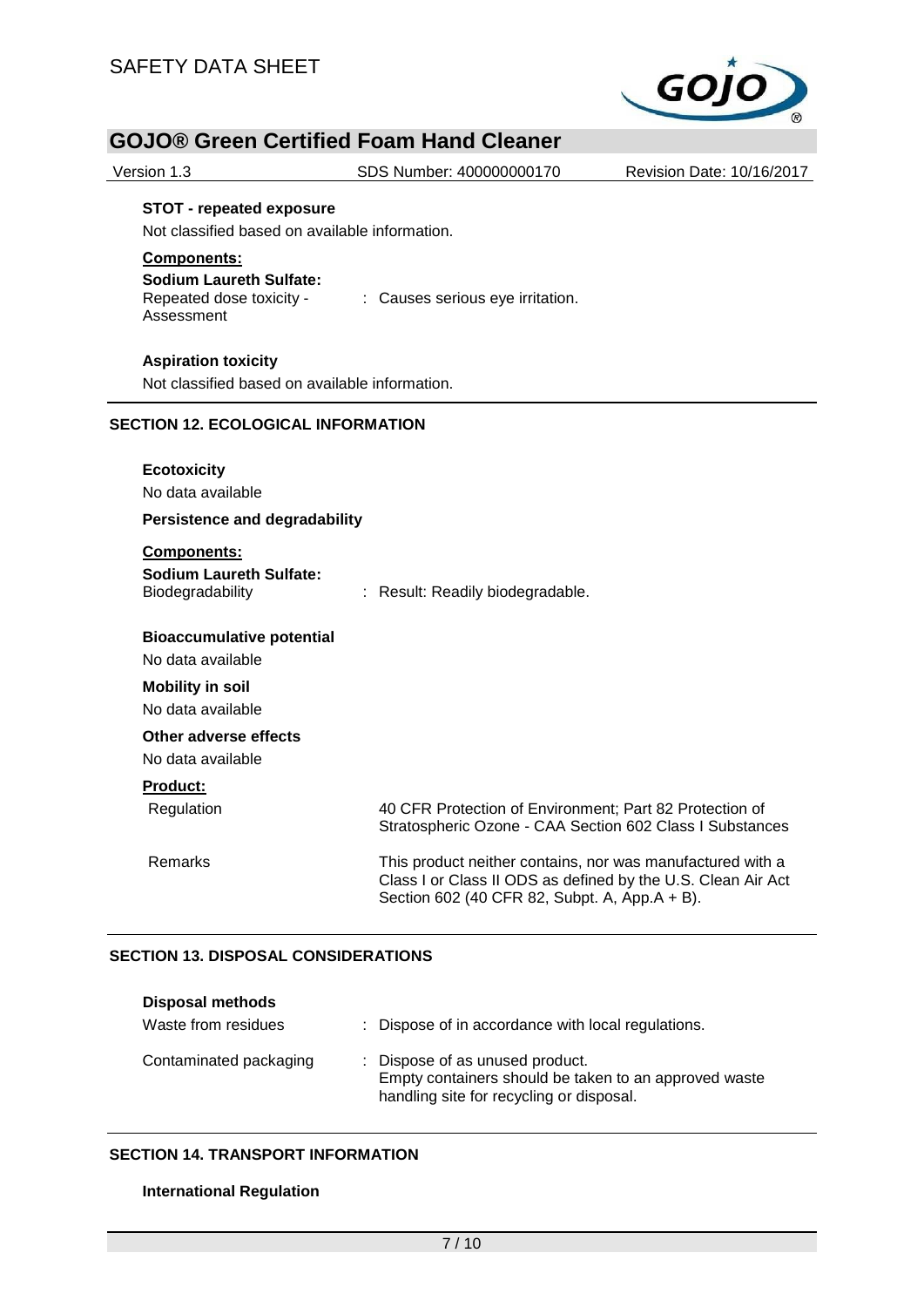

Version 1.3 SDS Number: 400000000170 Revision Date: 10/16/2017

**IATA-DGR** Not regulated as a dangerous good

**IMDG-Code** Not regulated as a dangerous good **National Regulations**

**49 CFR** Not regulated as a dangerous good

### **SECTION 15. REGULATORY INFORMATION**

#### **EPCRA - Emergency Planning and Community Right-to-Know Act**

#### **CERCLA Reportable Quantity**

This material does not contain any components with a CERCLA RQ.

#### **SARA 304 Extremely Hazardous Substances Reportable Quantity**

This material does not contain any components with a section 304 EHS RQ.

| SARA 311/312 Hazards | : Acute Health Hazard                                                                                                                                                                     |
|----------------------|-------------------------------------------------------------------------------------------------------------------------------------------------------------------------------------------|
| <b>SARA 302</b>      | : No chemicals in this material are subject to the reporting<br>requirements of SARA Title III, Section 302.                                                                              |
| <b>SARA 313</b>      | : This material does not contain any chemical components with<br>known CAS numbers that exceed the threshold (De Minimis)<br>reporting levels established by SARA Title III, Section 313. |

#### **Clean Air Act**

This product does not contain any hazardous air pollutants (HAP), as defined by the U.S. Clean Air Act Section 12 (40 CFR 61).

This product does not contain any chemicals listed under the U.S. Clean Air Act Section 112(r) for Accidental Release Prevention (40 CFR 68.130, Subpart F).

This product does not contain any chemicals listed under the U.S. Clean Air Act Section 111 SOCMI Intermediate or Final VOC's (40 CFR 60.489).

This product does not contain any VOC exemptions listed under the U.S. Clean Air Act Section 450.

#### **Clean Water Act**

This product does not contain any Hazardous Substances listed under the U.S. CleanWater Act, Section 311, Table 116.4A.

This product does not contain any Hazardous Chemicals listed under the U.S. CleanWater Act, Section 311, Table 117.3.

This product does not contain any toxic pollutants listed under the U.S. Clean Water Act Section 307

| Water (Aqua)             | 7732-18-5  | $90 - 100 %$  |
|--------------------------|------------|---------------|
| New Jersey Right To Know |            |               |
| Water (Aqua)             | 7732-18-5  | $90 - 100 \%$ |
| Sodium Laureth Sulfate   | 68585-34-2 | $1 - 5 \%$    |
|                          |            |               |

**Pennsylvania Right To Know**

**California Prop 65** This product does not contain any chemicals known to State of California to cause cancer, birth defects, or any other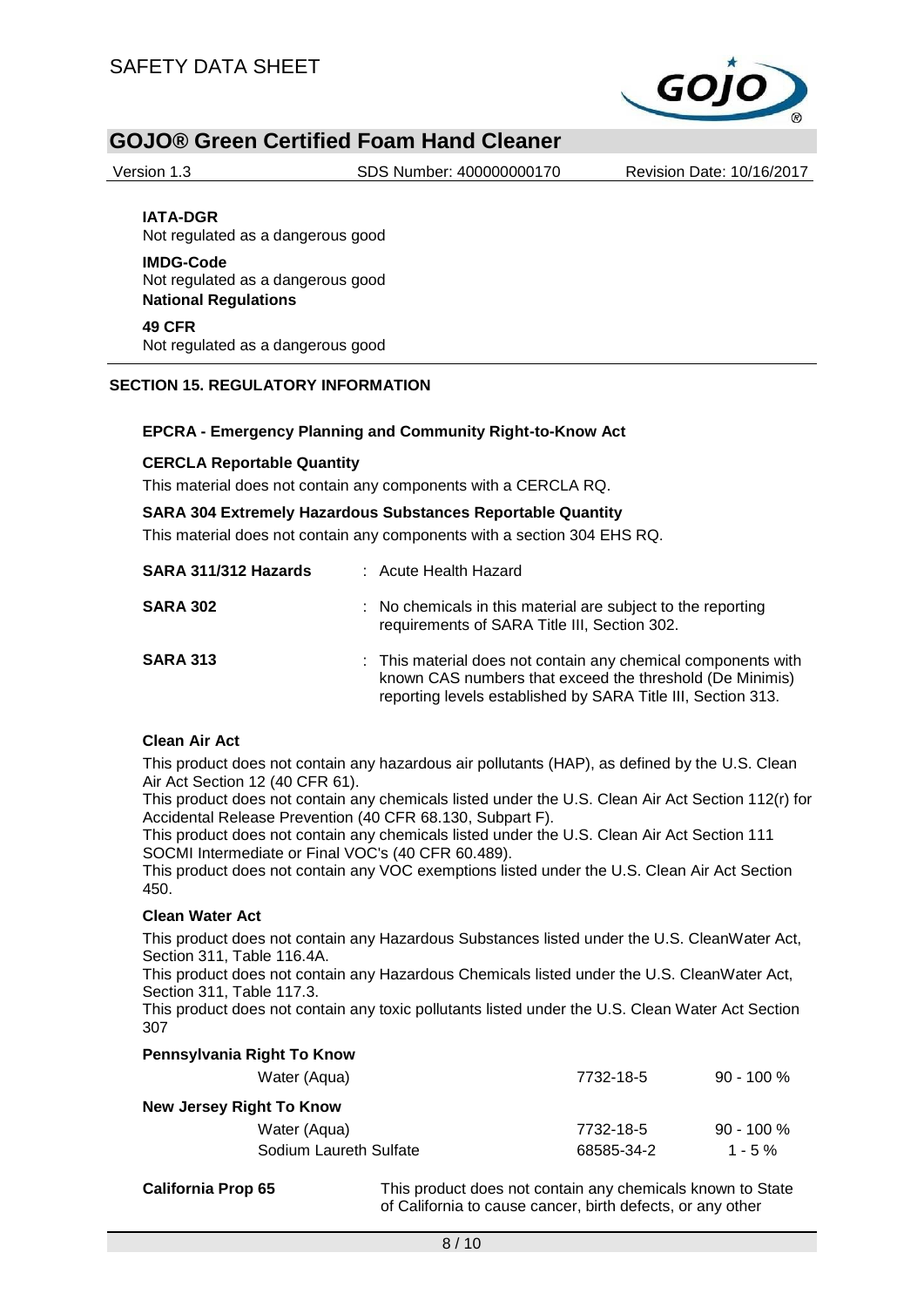

| Version 1.3   | SDS Number: 400000000170                                                                                                             | Revision Date: 10/16/2017 |
|---------------|--------------------------------------------------------------------------------------------------------------------------------------|---------------------------|
|               | reproductive harm.                                                                                                                   |                           |
| <b>CH INV</b> | The components of this product are reported in the following inventories:<br>: On the inventory, or in compliance with the inventory |                           |
| TSCA          | : On TSCA Inventory                                                                                                                  |                           |
| <b>DSL</b>    | : All components of this product are on the Canadian DSL.                                                                            |                           |
| <b>AICS</b>   | On the inventory, or in compliance with the inventory                                                                                |                           |
| <b>NZIoC</b>  | On the inventory, or in compliance with the inventory                                                                                |                           |
| <b>ENCS</b>   | On the inventory, or in compliance with the inventory                                                                                |                           |
| <b>ISHL</b>   | : On the inventory, or in compliance with the inventory                                                                              |                           |
| <b>KECI</b>   | On the inventory, or in compliance with the inventory                                                                                |                           |
| <b>PICCS</b>  | On the inventory, or in compliance with the inventory                                                                                |                           |
| <b>IECSC</b>  | On the inventory, or in compliance with the inventory                                                                                |                           |
|               |                                                                                                                                      |                           |

#### **Inventories**

AICS (Australia), DSL (Canada), IECSC (China), REACH (European Union), ENCS (Japan), ISHL (Japan), KECI (Korea), NZIoC (New Zealand), PICCS (Philippines), TCSI (Taiwan), TSCA (USA)

#### **SECTION 16. OTHER INFORMATION**



## **Further information**

Revision Date : 10/16/2017

The information provided in this Safety Data Sheet is correct to the best of our knowledge, information and belief at the date of its publication. The information given is designed only as a guidance for safe handling, use, processing, storage, transportation, disposal and release and is not to be considered a warranty or quality specification. The information relates only to